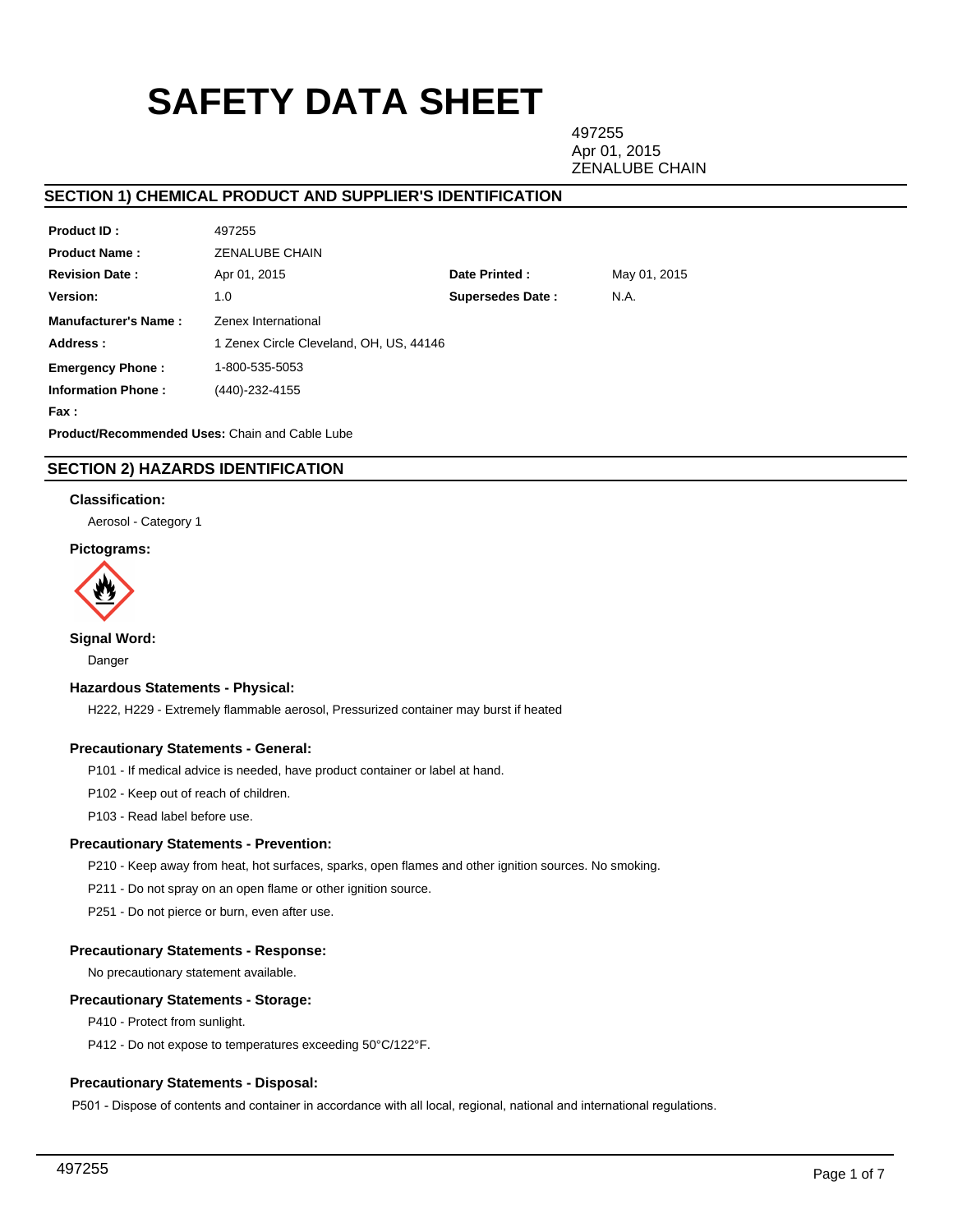# **CAS Chemical Name % by Weight SECTION 3) COMPOSITION / INFORMATION ON INGREDIENTS** 0064742-65-0 MINERAL OIL, PETROLEUM DISTILLATES, SOLVENT-DEWAXED HEAVY PARAFFINIC 49% - 86% 0000074-98-6 PROPANE 6% - 13% 0000106-97-8 BUTANE 3% - 7% 0000075-28-5 ISOBUTANE 2% - 4% 0001317-33-5 MOLYBDENUM (IV) SULFIDE **1.9% - 1.9% - 1.9% - 1.9% - 1.9% - 1.9%** - 1.9% - 1.9% - 1.9% - 1.9% - 1.9%

## **SECTION 4) FIRST-AID MEASURES**

## **Inhalation:**

Remove source of exposure or move person to fresh air and keep comfortable for breathing.

If exposed/feel unwell/concerned: Call a POISON CENTER/doctor.

Eliminate all ignition sources if safe to do so.

## **Eye Contact:**

Remove source of exposure or move person to fresh air. Rinse eyes cautiously with lukewarm, gently flowing water for several minutes, while holding the eyelids open. Remove contact lenses, if present and easy to do. Continue rinsing for a duration of 15-20 minutes. Take care not to rinse contaminated water into the unaffected eye or onto the face. If eye irritation persists: Get medical advice/attention.

#### **Skin Contact:**

Take off immediately all contaminated clothing, shoes and leather goods (e.g. watchbands, belts). Gently blot or brush away excess product. Wash with plenty of lukewarm, gently flowing water for a duration of 15-20 minutes. Call a POISON CENTER/doctor if you feel unwell. Store contaminated clothing under water and wash before reuse or discard.

## **Ingestion:**

Rinse mouth. Do NOT induce vomiting. Immediately call a POISON CENTER/doctor. If vomiting occurs naturally, lie on your side, in the recovery position.

Never give anything by mouth to an unconscious or convulsing victim. Keep person warm and quiet.

## **SECTION 5) FIRE-FIGHTING MEASURES**

#### **Suitable Extinguishing Media:**

Use water, fog, dry chemical, or carbon dioxide.

Carbon dioxide can displace oxygen. Use caution when applying carbon dioxide in confined spaces. Simultaneous use of foam and water on the same surface is to be avoided as water destroys the foam.

## **Unsuitable Extinguishing Media:**

Water may be ineffective but can be used to cool containers exposed to heat or flame.

#### **Specific Hazards in Case of Fire:**

Contents under pressure. Keep away from ignition sources and open flames. Exposure of containers to extreme heat and flames can cause them to rupture often with violent force.

Aerosol cans may rupture when heated. Heated cans may burst.

In fire, will decompose to carbon dioxide, carbon monoxide

#### **Fire-Fighting Procedures:**

Isolate immediate hazard area and keep unauthorized personnel out. Stop spill/release if it can be done safely. Move undamaged containers from immediate hazard area if it can be done safely. Water spray may be useful in minimizing or dispersing vapors and to protect personnel.

Dispose of fire debris and contaminated extinguishing water in accordance with official regulations.

## **Special Protective Actions:**

Wear protective pressure self-contained breathing apparatus (SCBA)and full turnout gear.

Care should always be exercised in dust/mist areas.

# **SECTION 6) ACCIDENTAL RELEASE MEASURES**

# **Emergency Procedure:**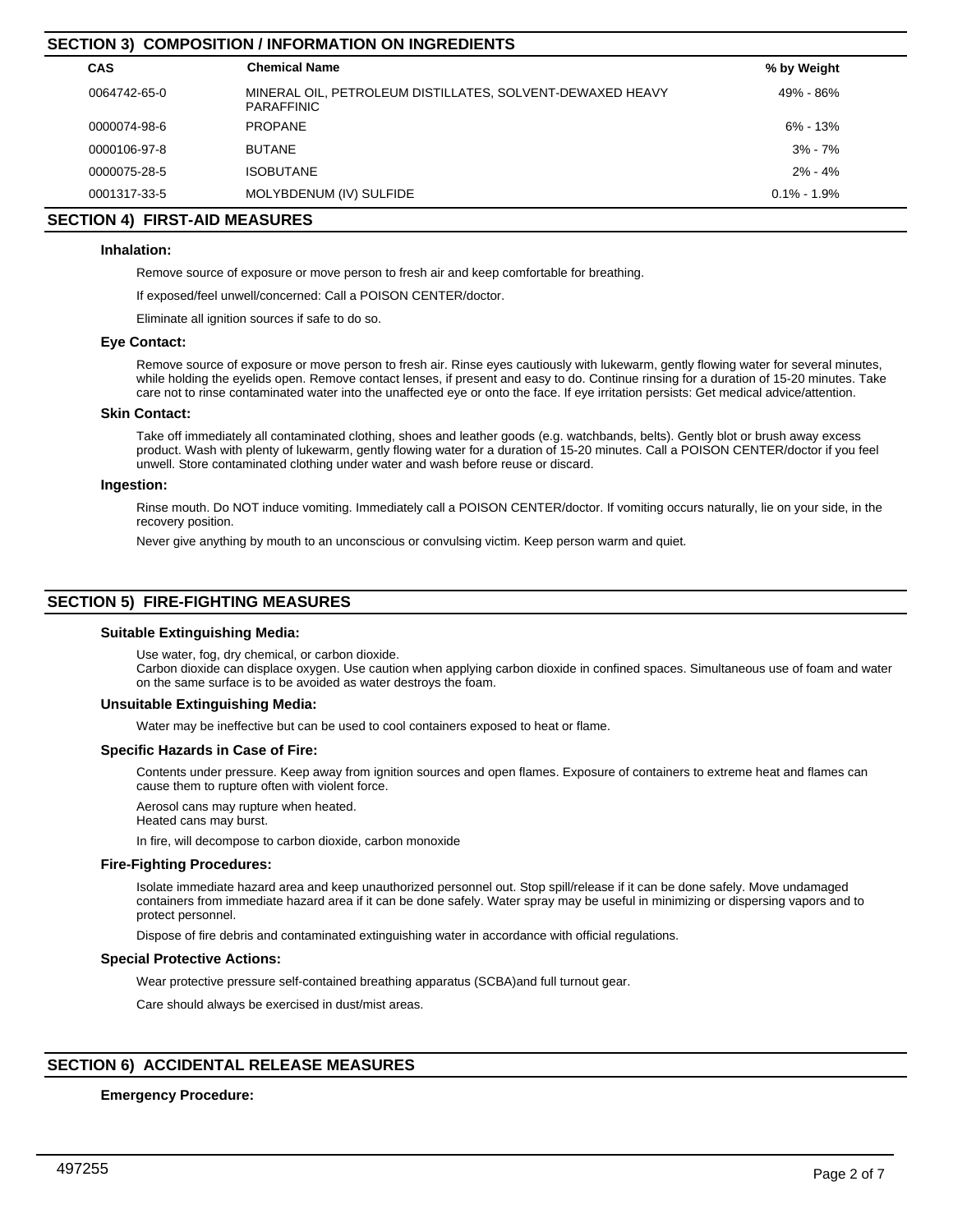#### Flammable/combustible material.

ELIMINATE all ignition sources (no smoking, flares, sparks, or flames in immediate area). Stay upwind; keep out of low areas. Immediately turn off or isolate any source of ignition. Keep unnecessary people away; isolate hazard area and deny entry. Do not touch or walk through spilled material. Clean up immediately. Use absorbent sweeping compound to soak up material and put into suitable container for proper disposal.

## **Recommended Equipment:**

Positive pressure, full-face piece self-contained breathing apparatus(SCBA), or positive pressure supplied air respirator with escape SCBA (NIOSH approved).

#### **Personal Precautions:**

ELIMINATE all ignition sources (no smoking, flares, sparks, or flames in immediate area). Use explosion proof equipment. Avoid breathing vapor. Avoid contact with skin, eye or clothing. Do not touch damaged containers or spilled materials unless wearing appropriate protective clothing.

## **Environmental Precautions:**

Stop spill/release if it can be done safely. Prevent spilled material from entering sewers, storm drains, other unauthorized drainage systems and natural waterways by using sand, earth, or other appropriate barriers.

## **SECTION 7) HANDLING AND STORAGE**

#### **General:**

For industrial and institutional use only. For use by trained personnel only. Keep away from children. Wash hands after use.

Do not get in eyes, on skin or on clothing.

Do not breathe vapors or mists.

Use good personal hygiene practices.

Eating, drinking and smoking in work areas is prohibited. Remove contaminated clothing and protective equipment before entering eating areas.

Eyewash stations and showers should be available in areas where this material is used and stored.

#### **Ventilation Requirements:**

Use only with adequate ventilation to control air contaminants to their exposure limits. The use of local ventilation is recommended to control emissions near the source.

#### **Storage Room Requirements:**

Keep container(s) tightly closed and properly labeled. Store in cool, dry, well-ventilated areas away from heat, direct sunlight and incompatibilities. Store in approved containers and protect against physical damage. Keep containers securely sealed when not in use. Indoor storage should meet OSHA standards and appropriate fire codes. Containers that have been opened must be carefully resealed to prevent leakage. Empty container retain residue and may be dangerous.

Do not cut, drill, grind, weld, or perform similar operations on or near containers. Do not pressurize containers to empty them. Ground all structures, transfer containers and equipment to conform to the national electrical code. Use procedures that prevent static electrical sparks. Static electricity may accumulate and create a fire hazard.

Store at temperatures below 120°F.

# **SECTION 8) EXPOSURE CONTROLS, PERSONAL PROTECTION**

## **Eye Protection:**

Chemical goggles, safety glasses with side shields or vented/splash proof goggles. Contact lenses may absorb irritants. Particles may adhere to lenses and cause corneal damage.

#### **Skin Protection:**

Wear gloves, long sleeved shirt, long pants and other protective clothing as required to minimize skin contact.

Use of gloves approved to relevant standards made from the following materials may provide suitable chemical protection: PVC, neoprene or nitrile rubber gloves. Suitability and durability of a glove is dependent on usage, e.g. frequency and duration of contact, chemical resistance of glove material, glove thickness, dexterity. Always seek advice from glove suppliers. Contaminated gloves should be replaced. Chemical-resistant clothing is recommended to avoid prolonged contact. Avoid unnecessary skin contact.

#### **Respiratory Protection:**

If engineering controls do not maintain airborne concentrations to a level which is adequate to protect worker, a respiratory protection program that meets or is equivalent to OSHA 29 CFR 1910.134 and ANSI Z88.2 should be followed. Check with respiratory protective equipment suppliers. Where air-filtering respirators are suitable, select an appropriate combination of mask and filter. Select a filter suitable for combined particulate/organic gases and vapors.

When spraying more than one half can continuously or more than one can consecutively, use NIOSH approved respirator.

| <b>Chemical Name</b> | <b>OSHA</b><br><b>TWA</b><br>(ppm) | <b>OSHA</b><br><b>TWA</b><br>(mg/m3) | OSHA<br>C <sub>TT</sub><br>ᆡᄂᄂ<br>(ppm) | <b>OSHA</b><br><b>STEL</b><br>(ma/m3) | OSHA-<br>Tables.<br>7400<br>ں ۔ ۔ اے | <b>OSHA</b><br>Carcinogen | <b>OSHA</b><br>Skin<br>designation | <b>NIOSH</b><br><b>TWA</b><br>(ppm) | <b>NIOSH</b><br><b>TWA</b><br>(mq/m3) | <b>NIOSH</b><br><b>STEL</b><br>(ppm) | <b>NIOSH</b><br><b>STEL</b><br>(ma/m3)<br>ັ | <b>NIOSH</b><br>Carcinogen |
|----------------------|------------------------------------|--------------------------------------|-----------------------------------------|---------------------------------------|--------------------------------------|---------------------------|------------------------------------|-------------------------------------|---------------------------------------|--------------------------------------|---------------------------------------------|----------------------------|
|----------------------|------------------------------------|--------------------------------------|-----------------------------------------|---------------------------------------|--------------------------------------|---------------------------|------------------------------------|-------------------------------------|---------------------------------------|--------------------------------------|---------------------------------------------|----------------------------|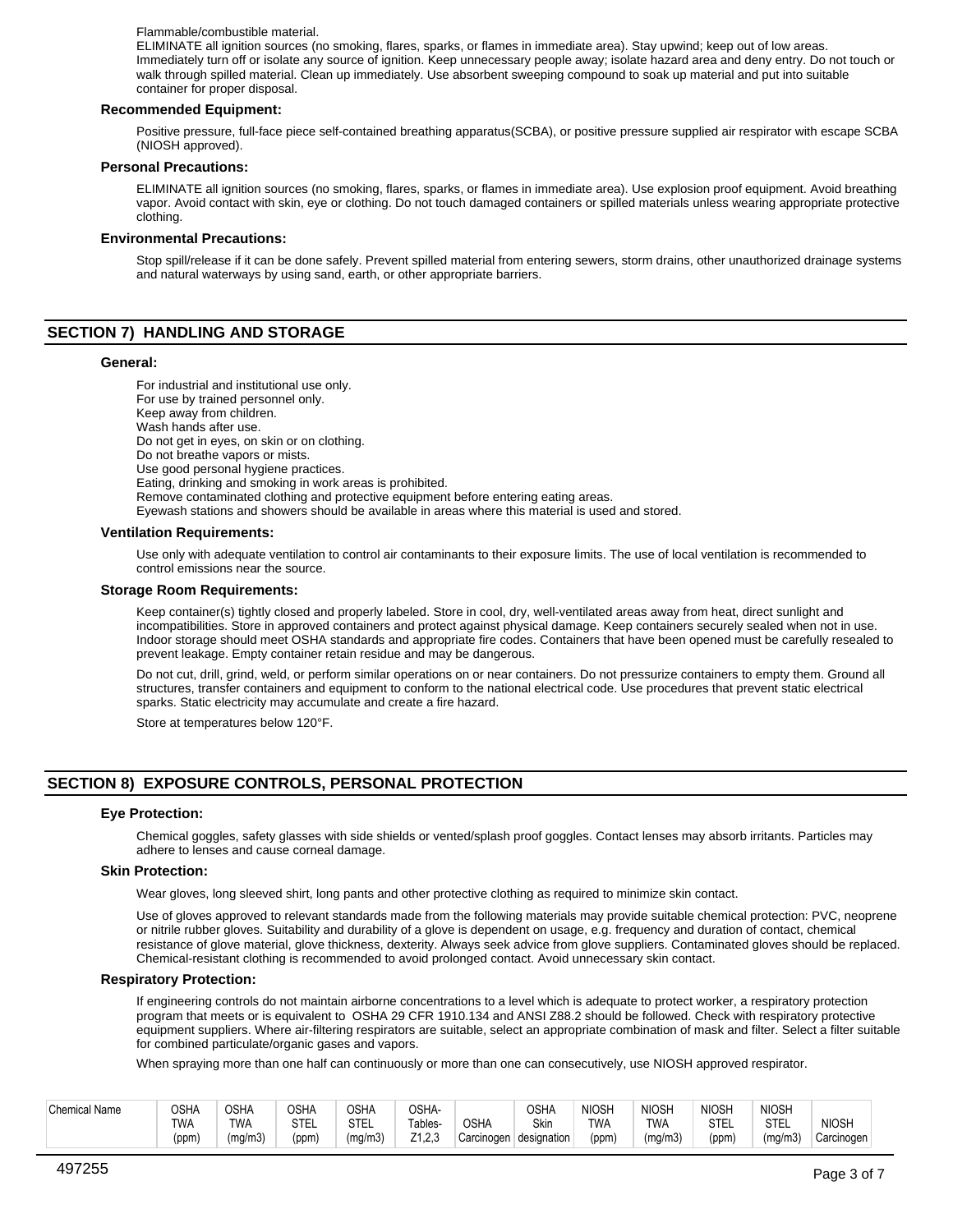| <b>BUTANE</b>                                                                                  |      |      |  |  | 800  | 1900 |  |  |
|------------------------------------------------------------------------------------------------|------|------|--|--|------|------|--|--|
| <b>ISOBUTANE</b>                                                                               |      |      |  |  | 800  | 1900 |  |  |
| MINERAL OIL,<br>PETROLEUM<br><b>DISTILLATES,</b><br>SOLVENT-DEWAXED<br><b>HEAVY PARAFFINIC</b> | 500  | 2000 |  |  |      |      |  |  |
| MOLYBDENUM (IV)<br><b>SULFIDE</b>                                                              |      | 5    |  |  |      |      |  |  |
| <b>PROPANE</b>                                                                                 | 1000 | 1800 |  |  | 1000 | 1800 |  |  |

| <b>Chemical Name</b>                                                                    | ACGIH<br>TWA<br>(ppm)                              | ACGIH<br><b>TWA</b><br>(mg/m3)          | <b>ACGIH</b><br><b>STEL</b><br>(ppm) | <b>ACGIH</b><br><b>STEL</b><br>(mg/m3) |
|-----------------------------------------------------------------------------------------|----------------------------------------------------|-----------------------------------------|--------------------------------------|----------------------------------------|
| <b>BUTANE</b>                                                                           | 1000                                               |                                         |                                      |                                        |
| <b>ISOBUTANE</b>                                                                        | 1000                                               |                                         |                                      |                                        |
| MINERAL OIL,<br>PETROLEUM<br>DISTILLATES,<br>SOLVENT-DEWAXED<br><b>HEAVY PARAFFINIC</b> |                                                    |                                         |                                      |                                        |
| MOLYBDENUM (IV)<br><b>SULFIDE</b>                                                       |                                                    | $[0.5(R)]$ ;<br>[10 (l), 3]<br>$(R)$ ], |                                      |                                        |
| <b>PROPANE</b>                                                                          | See<br>Appendix<br>F: Minimal<br>Oxygen<br>Content |                                         |                                      |                                        |

# **SECTION 9) PHYSICAL AND CHEMICAL PROPERTIES**

## **Physical and Chemical Properties**

| Density                      | 7.34401 lb/gal         |  |  |  |  |  |  |
|------------------------------|------------------------|--|--|--|--|--|--|
| Density VOC                  | 1.43203 lb/gal         |  |  |  |  |  |  |
| % VOC                        | 19.49926%              |  |  |  |  |  |  |
| VOC Actual                   | 1.43203 lb/gal         |  |  |  |  |  |  |
| VOC Actual                   | 171.60000 g/l          |  |  |  |  |  |  |
| <b>VOC Regulatory</b>        | 1.43203 lb/gal         |  |  |  |  |  |  |
| <b>VOC Regulatory</b>        | 171.60000 g/l          |  |  |  |  |  |  |
| Appearance                   | N.A.                   |  |  |  |  |  |  |
| Odor Threshold               | N.A.                   |  |  |  |  |  |  |
| Odor Description             | N.A.                   |  |  |  |  |  |  |
| pH                           | N.A.                   |  |  |  |  |  |  |
| <b>Water Solubility</b>      | Nil                    |  |  |  |  |  |  |
| Flammability                 | Flashpoint below 73 °F |  |  |  |  |  |  |
| Flash Point Symbol           | N.A.                   |  |  |  |  |  |  |
| <b>Flash Point</b>           | N.A.                   |  |  |  |  |  |  |
| Viscosity                    | N.A.                   |  |  |  |  |  |  |
| Lower Explosion Level        | 1.9                    |  |  |  |  |  |  |
| <b>Upper Explosion Level</b> | 9.5                    |  |  |  |  |  |  |
| <b>Melting Point</b>         | N.A.                   |  |  |  |  |  |  |
| Vapor Density                | Slower than ether      |  |  |  |  |  |  |
| <b>Freezing Point</b>        | N.A.                   |  |  |  |  |  |  |
|                              |                        |  |  |  |  |  |  |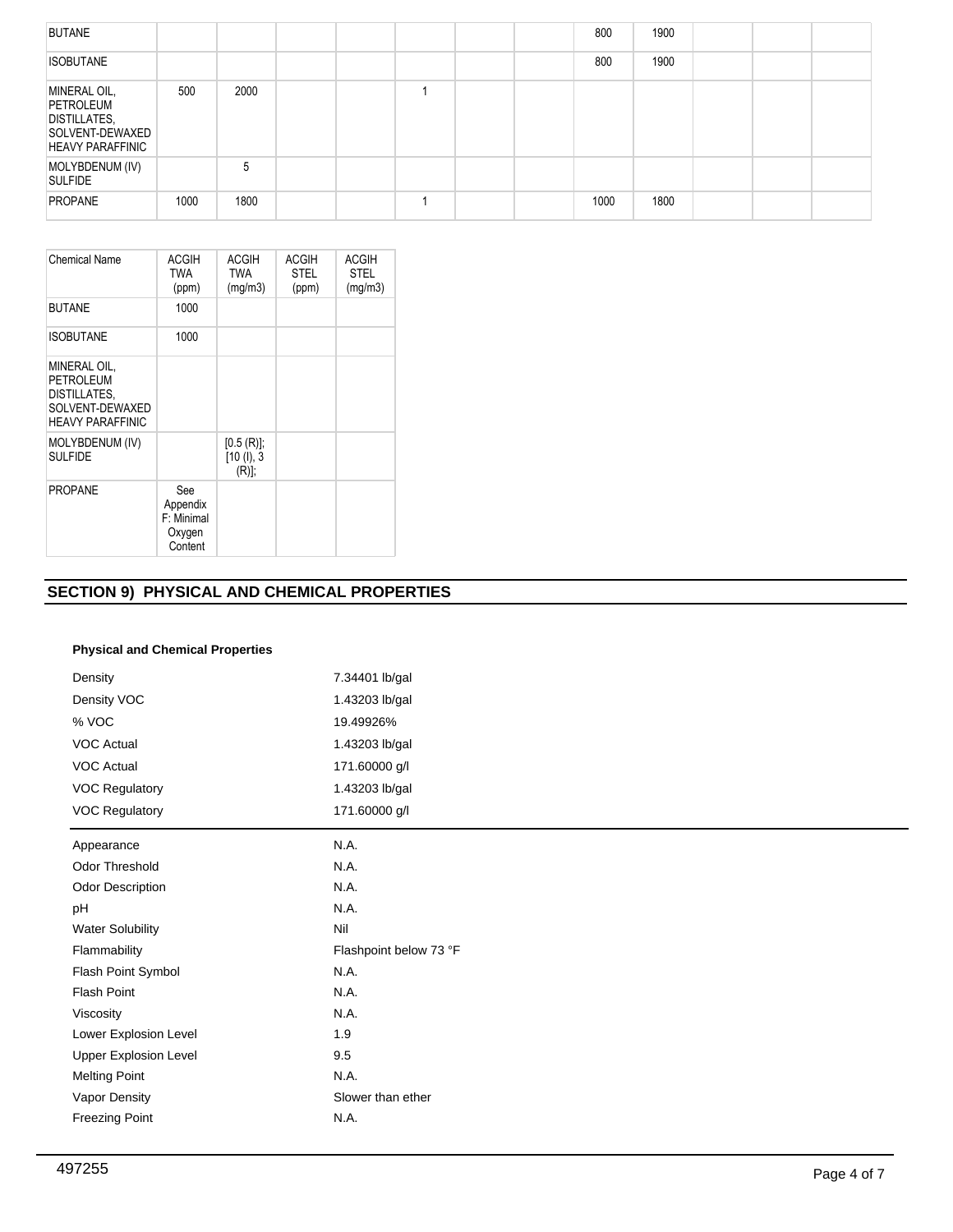## **SECTION 10) STABILITY AND REACTIVITY**

## **Stability:**

Stable.

#### **Conditions to Avoid:**

High temperatures.

#### **Incompatible Materials:**

None known.

## **Hazardous Reactions/Polymerization:**

Will not occur.

## **Hazardous Decomposition Products:**

In fire, will decompose to carbon dioxide, carbon monoxide.

## **SECTION 11) TOXICOLOGICAL INFORMATION**

#### **Skin Corrosion/Irritation:**

Overexposure will cause defatting of skin.

## **Serious Eye Damage/Irritation:**

Overexposure will cause redness and burning sensation.

### **Carcinogenicity:**

No data available

#### **Germ Cell Mutagenicity:**

No data available

## **Reproductive Toxicity:**

No data available

#### **Respiratory/Skin Sensitization:**

No data available

## **Specific Target Organ Toxicity - Single Exposure:**

No data available

### **Specific Target Organ Toxicity - Repeated Exposure:**

No data available

## **Aspiration Hazard:**

No data available

#### **Acute Toxicity:**

Inhalation: effect of overexposure include irritation of respiratory tract, headache, dizziness, nausea, and loss of coordination. Extreme overexposure may result in unconsciousness and possibly death.

## 0064742-65-0 MINERAL OIL, PETROLEUM DISTILLATES, SOLVENT-DEWAXED HEAVY PARAFFINIC

LD50 (Rodent - rat, Oral) : >5000 mg/kg, Toxic effects : Details of toxic effects not reported other than lethal dose value. LD50 (Rodent - rabbit, Administration onto the skin) : 5000 mg/kg, Toxic effects : Details of toxic effects not reported other tha

0000075-28-5 ISOBUTANE

LC50 (mouse, inhalation): 520,000 ppm (52%); 2-hour exposure.(4)

## 0000106-97-8 BUTANE

LC50 (mouse): 202000 ppm (481000 mg/m3) (4-hour exposure); cited as 680 mg/L (2-hour exposure) (9) LC50 (rat): 276000 ppm (658000 mg/m3) (4-hour exposure); cited as 658 mg/L (4- hour exposure) (9)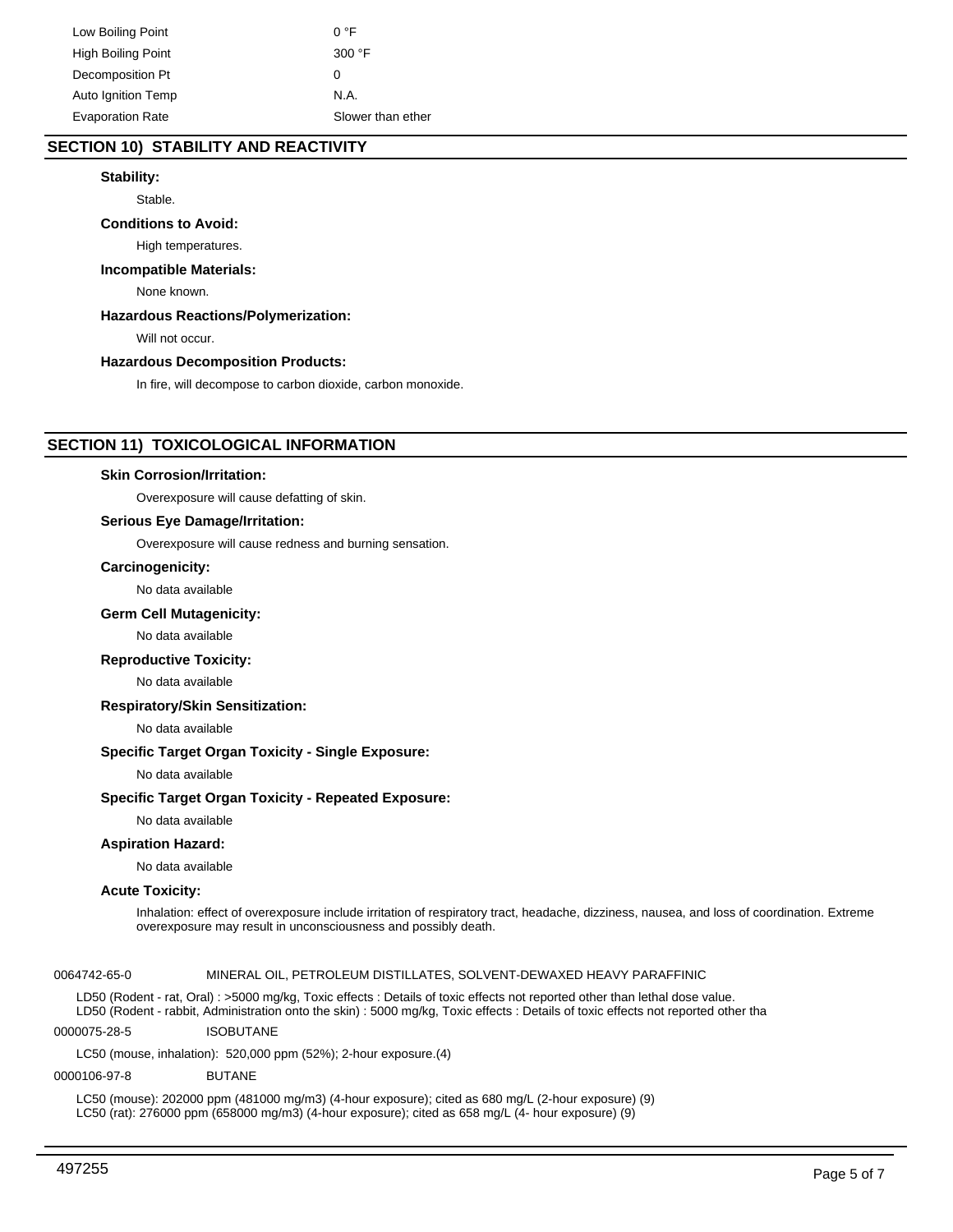## **Toxicity:**

No data available.

## **Persistence and Degradability:**

No data available.

## **Bio-Accumulative Potential:**

No data available.

## **Mobility in Soil:**

No data available.

## **Other Adverse Effects:**

No data available.

Bio-accumulative Potential

0064742-65-0 MINERAL OIL, PETROLEUM DISTILLATES, SOLVENT-DEWAXED HEAVY PARAFFINIC

Contains constituents with the potential to bioaccumulate.

Mobility in Soil

0064742-65-0 MINERAL OIL, PETROLEUM DISTILLATES, SOLVENT-DEWAXED HEAVY PARAFFINIC

Liquid under most environmental conditions. Floats on water. If it enters soil, it will adsorb to soil particles and will not be mobile.

# **SECTION 13) DISPOSAL CONSIDERATIONS**

## **Water Disposal:**

Under RCRA, it is the responsibility of the user of the product, to determine a the time of disposal whether the product meets RCRA criteria for hazardous waste. Waste management should be in full compliance with federal, state, and local laws.

Empty containers retain product residue which may exhibit hazards of material, therefore do not pressurize, cut, glaze, weld or use for any other purposes. Return drums to reclamation centers for proper cleaning and reuse.

## **SECTION 14) TRANSPORT INFORMATION**

## **U.S. DOT Information:**

Consumer Commodity, ORM-D

## **IMDG Information:**

Consumer Commodity, ORM-D

## **IATA Information:**

Consumer Commodity, ORM-D

# **SECTION 15) REGULATORY INFORMATION**

| CAS          | Chemical Name                                                                                   | % By Weight | <b>Regulation List</b>                   |
|--------------|-------------------------------------------------------------------------------------------------|-------------|------------------------------------------|
| 0000074-98-6 | <b>PROPANE</b>                                                                                  |             | 6% - 13% SARA312, VOC, TSCA, ACGIH, OSHA |
| 0000075-28-5 | <b>ISOBUTANE</b>                                                                                |             | 2% - 4% SARA312, VOC TSCA, ACGIH         |
| 0000106-97-8 | <b>BUTANE</b>                                                                                   |             | 3% - 7% SARA312, VOC TSCA, ACGIH         |
| 0001317-33-5 | MOLYBDENUM (IV)<br><b>SULFIDE</b>                                                               |             | 0.1% - 1.9% SARA312, TSCA, ACGIH, OSHA   |
| 0064742-65-0 | MINERAL OIL.<br>PETROLEUM<br><b>DISTILLATES, SOLVENT-</b><br>DEWAXED HEAVY<br><b>PARAFFINIC</b> |             | 49% - 86% SARA312, TSCA, OSHA            |

# **SECTION 16) OTHER INFORMATION**